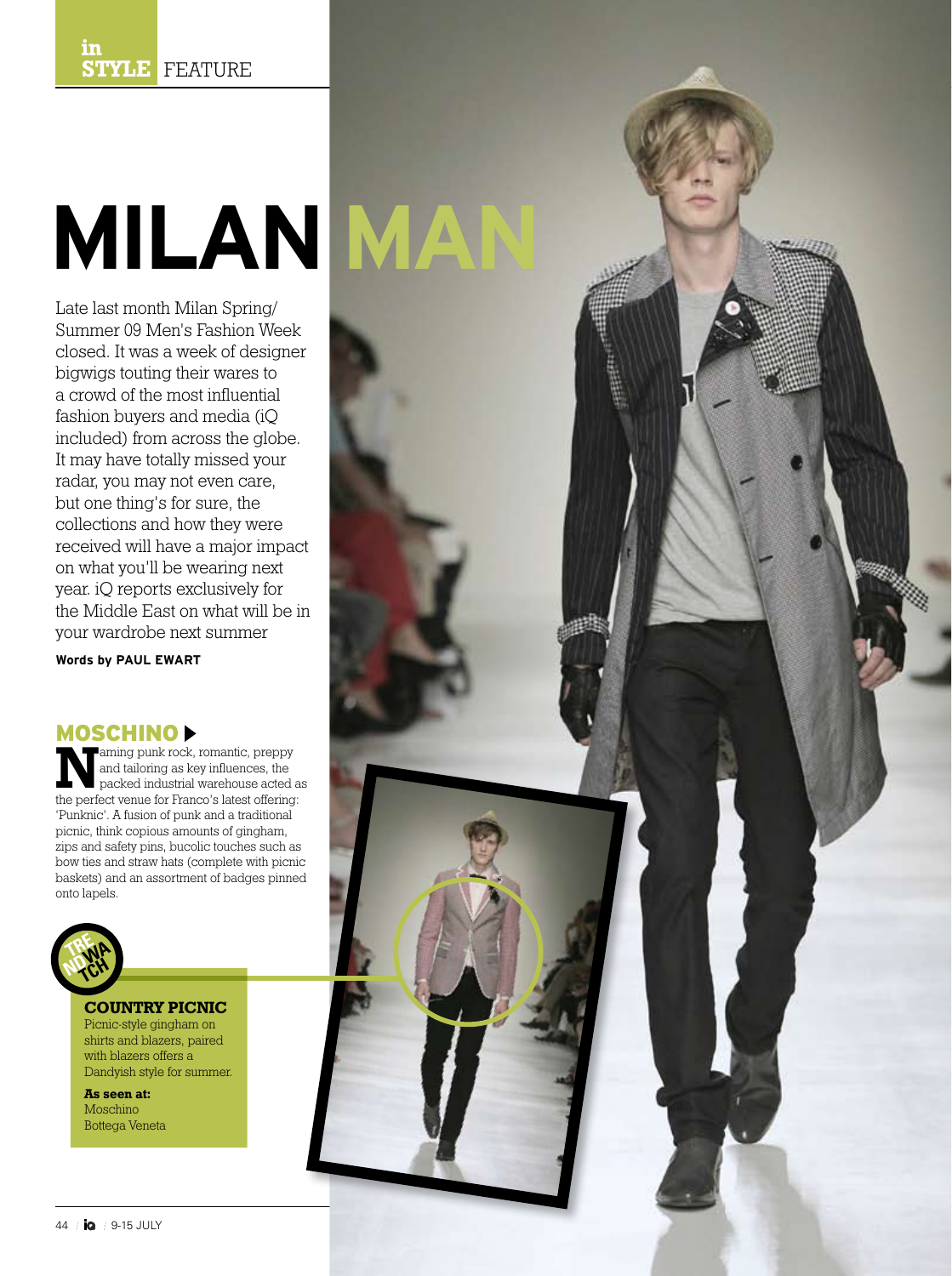



## SALVATORE **A**

**FERRAGAMO**<br>**The sea of white at Ferragamo, broken only Asea of white at Ferragamo, broken only<br>
by sporadic patches of bold, brilliant<br>
colours. Massimiliano Giornetti was<br>
incovired by the Pai and a fooling that mon** by sporadic patches of bold, brilliant inspired by the Raj and a feeling that men no longer differentiate between dressing for daytime and the evening. Hence a mixture of airy white linens, casually draped scarves, garlands of flowers and contrasting 70s promlike tuxedos (complete with ruffled shirts and waist-cinching cummerbunds) in fuchsia, orange and azure blue. Ombre (dip dying) treated sweatersalso added interest, as did several jumpsuits and clutch bags.

#### **CLUTCH CONTROL**

We've all accepted the 'manbag' and now we have the 'manclutch' – a clutch bag for men. Well, your girlfriend does have one…

> **As seen at:** Salvatore Ferragamo, Costume National





#### **BLUE SKIES**

A repeat from this season, blue, specifically azure and navy, will continue to be next summer's hottest accent colour.

#### **AS SEEN AT:**

Bottega Veneta Salvatore Ferragamo Versace

#### BOTTEGA VENETA

**T**omas Maier considered the jacket when designing his spring/summer 09 collection, specifically its versatility and its interpretations, from utilitarian to formal. And in terms of material, Maier – like so many other designers this season – focused on the pyjama. Lightweight, unlined and made

out of cashmere cloth or printed cotton, these jackets were deconstructed and paired with roomy, baggy pyjama bottoms. Gingham checks on shirts and cotton jackets gave a summer feel and the structured bags contrasted well with the general rumpled nature of the rest of the collection.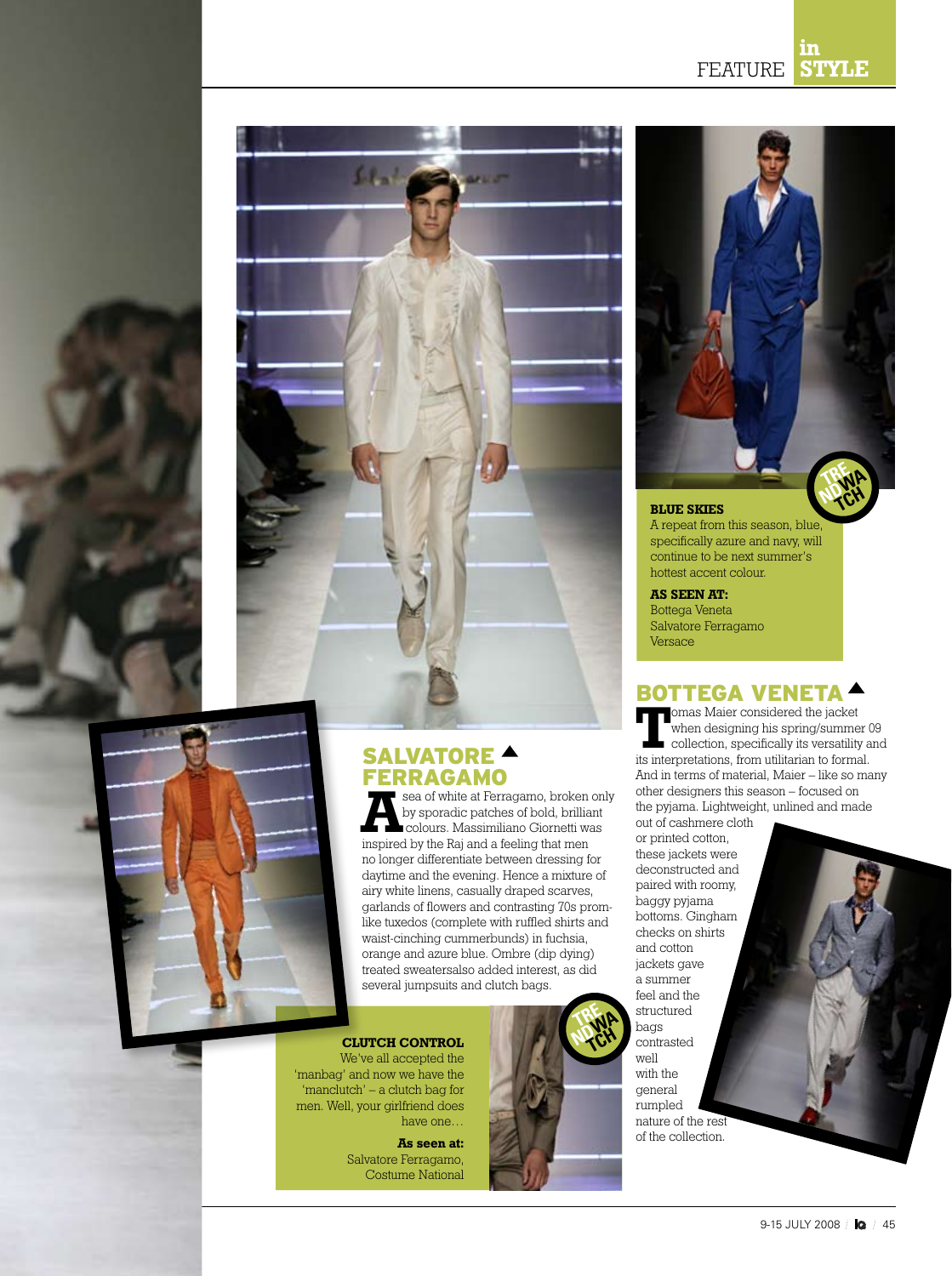

#### **WHO WAS THERE?**

*US Vogue's* infamous editrice Anna Wintour made her inaugural trip to Milan for the men's shows, alongside *US Men's Vogue* editor, Jay Fielden. Gerard Butler was in town for a party being thrown by *Vogue* in his honour. And Tom Ford opened his first European shop during the men's shows. iQ caught up with Kelly Osborne and model boyfriend at the Versace party – after hobnobbing with Donatella and Rupert Everett. And supermodel Naomi Campbell closed the Dolce&Gabbana show. The British fashion world was also present en masse: *Dazed & Confused* editor (and father of Kate Moss's daughter) Jefferson Hack and *Pop* editor and super-stylist Katie Grand held court on the front row, along with Suzy Menkes (*Herald & Tribune* fashion editor).

#### PRADA

**M**iuccia Prada named her influence as 'fragility and power' – men hanging in the balance. And her vision was encapsulated by the parade of models on the catwalk with their outfits hanging from halter-neck straps. As at Burberry, the chest was prominent with scoop-neck portrait necklines. A typically drab Prada colour palette was observed and shoes were also treated to Miuccia's ideas of suspension with elastic bands encircling them. Though it may seem unlikely that suspending clothes from two straps at the neck will catch on, it was Prada who, for spring/summer 08 produced a pyjama-inspired collection and fast-forward a year and other designers have adopted the same influence. Where Miuccia leads, others soon follow!

**F**ormal attitude, informal mindset was the ethos for Versace's spring/summer 09 collection. The collection evinced even further the total about-face from the 80s money-sodden yuppie look that characterised Versace in the past. Now we have a pallid colour palette and light materials: soft cottons, silks, silicone and new fabrics, including a type of nylon with a modified atomic structure that resembles washed silk. Graphic punches such as piping on blazers or pants occasionally interrupted the softness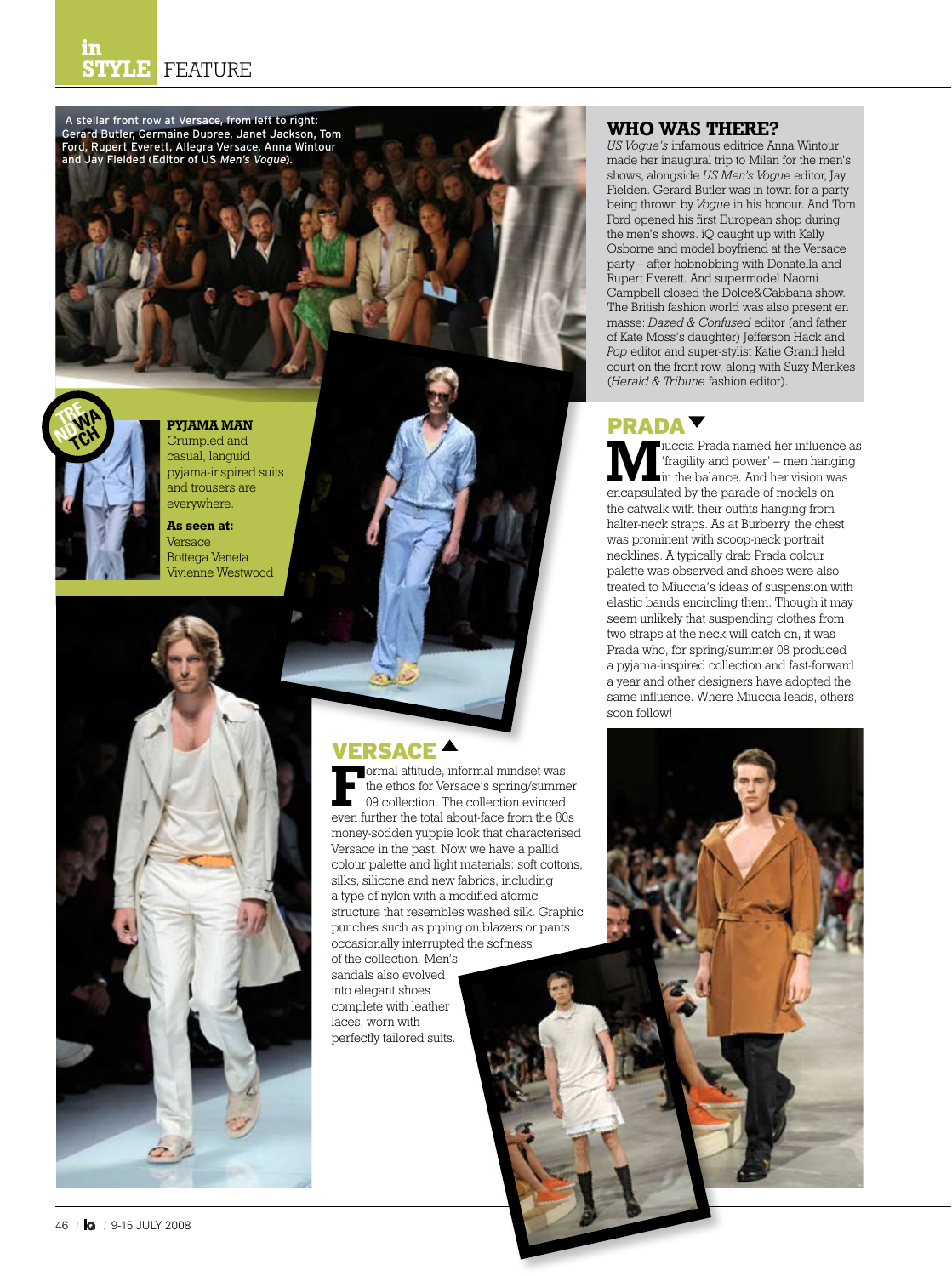#### **in STYLE** FEATURE

### **BURBERRY** PRORSUM

**C**hristopher Bailey's latest collection 'Crumpled Classics' seems to be the antithesis of his spring/summer 08 offering of bright fuchsia and turquoise wetsuit-inspired fare. Imagining the late artist/ filmmaker Derek Jarman in his garden at Dungeness — a stretch of English seaside perched next to a nuclear reactor – Bailey has gone all maudlin with a drab colour palette of moss, stone, peat, bark and pewter. Layering was key: trenches, coats and jackets over fine knit sweaters and loosely buttoned cardigans with flesh-baring scoop-neck tops underneath. Bailey also produced wool gauze tees and shirts in washed-out broidery anglaise, creating a distinctly vintage look.





#### **GET SHORTY**

**TRE NDWA TCH**

> One of the most ubiquitous trends on the catwalk, the heads of the various menswear design departments across the world obviously sent out an internal memo that shorts (combined with formal wear) are a prerequisite for the summer.

**As seen at:** Salvatore Ferragamo DSquared 2 Iceberg

#### DSQUARED2

**T**he DSquared2 twins, Dean and Dan Caten, are quickly getting a reputation for putting on an impressive show. Taking inspiration from Harlem, the audience was treated to a break dancing routine – complete with Harlem barbershop backdrop – before the ghetto-inspired collection began. A steady stream of polo shirts, gym shorts, neon, rolled-up denim shorts and exaggerated gold chains made up the bulk of the collection. The Caten twins also focused on the contrast of formal attire with the urban, pairing tailored tux jackets with edgy accessories such as caps and medallions. And with the new issue of *Vogue Italia* using black models almost cover-to-cover, the styling of the show was particularly appropriate.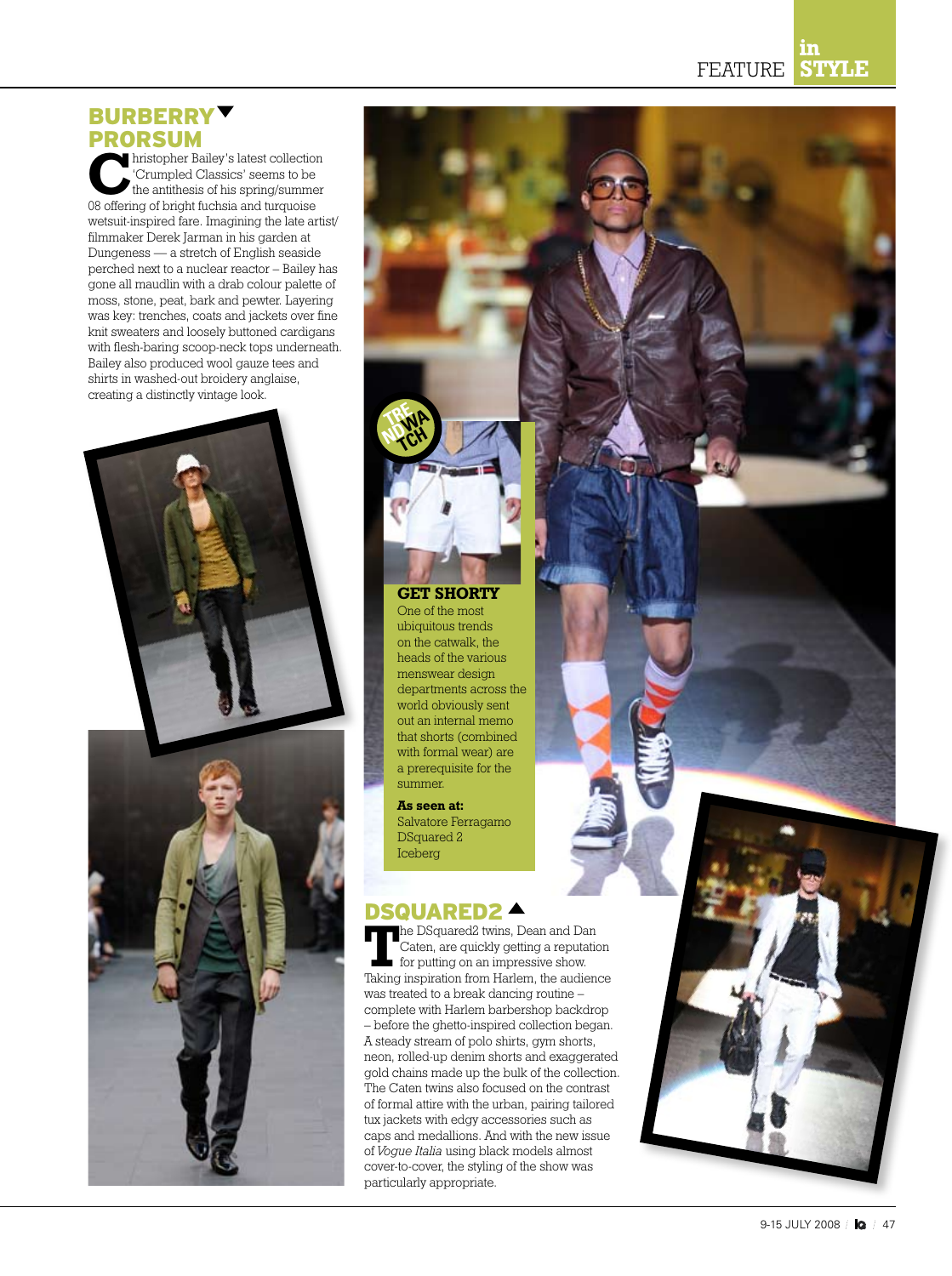

an explosion of colours and patterns. Nehru shirts in cotton sateen and safari jackets contrasted with rigid tailoring, where say, a tailored suit jacket might be paired with cargo pants and a scarf as a belt. Kean also reworked the Burmese longyi (think sarong) pairing it with suit jacket and formal shoes.

### **CALVIN KLEIN<sup>V</sup>**

**A**typically subdued collection from Calvin Klein, or so we thought. Using American sports as an influence, Italo Zucchelli explored athletic fabrics such as grey jersey, perforated cotton and highperformance bonded paper, which, although looking like silk, was actually super-strong paper. However, in this sea of grey and white, suddenly we were surprised with full-on, headto-toe florescent suits (shoes included) that actually caused the audience to break out into applause mid-show.